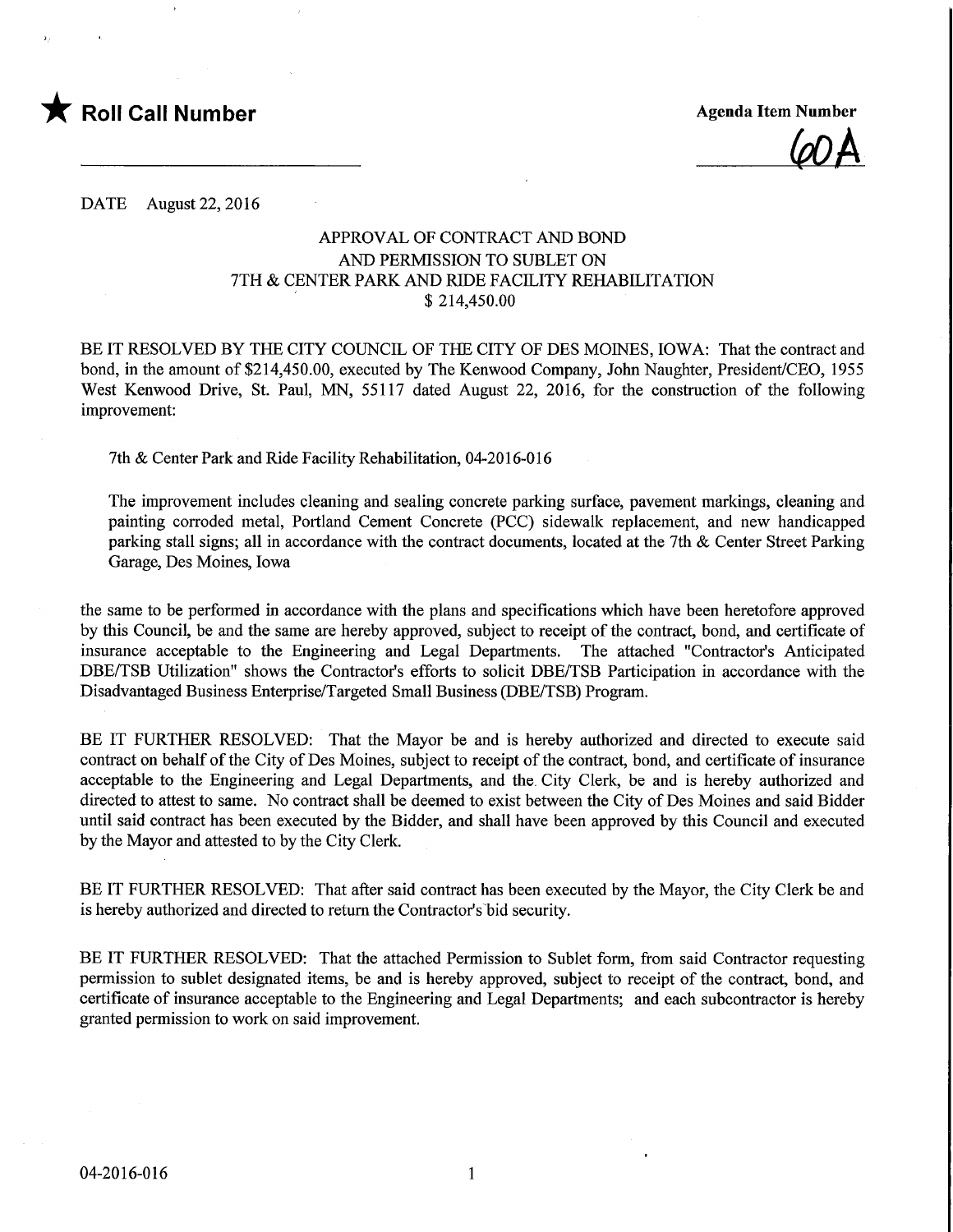

 $\omega$ A

DATE August 22, 2016

BE IT FURTHER RESOLVED: That the Des Moines Finance Director is hereby authorized to encumber this contract amount against the funds as identified below, and to acquire Builder's Risk Insurance, if appropriate, for the above referenced improvement.

(City Council Communication Number  $\sqrt{6} - 455$  attached)

Moved by to adopt.

FORM APPROVED Mutilen

Kathleen Vanderpobl Deputy City Attorney

Funding Source: 2016-2017 CIP, Page Parking - 8, Park and Ride Facility Improvements, PG029, Being: Park and Ride Funds

| <b>COUNCIL ACTION</b> | <b>YEAS</b> | <b>NAYS</b> | <b>PASS</b> | <b>ABSENT</b>   | I, Diane Rauh, City Clerk of said City Council, hereby                                                          |  |  |
|-----------------------|-------------|-------------|-------------|-----------------|-----------------------------------------------------------------------------------------------------------------|--|--|
| <b>COWNIE</b>         |             |             |             |                 | certify that at a meeting of the City Council, held on the<br>above date, among other proceedings the above was |  |  |
| <b>COLEMAN</b>        |             |             |             |                 |                                                                                                                 |  |  |
| <b>GATTO</b>          |             |             |             |                 | adopted.                                                                                                        |  |  |
| <b>GRAY</b>           |             |             |             |                 | IN WITNESS WHEREOF, I have hereunto set my hand<br>and affixed my seal the day and year first above written.    |  |  |
| <b>HENSLEY</b>        |             |             |             |                 |                                                                                                                 |  |  |
| <b>MOORE</b>          |             |             |             |                 |                                                                                                                 |  |  |
| <b>WESTERGAARD</b>    |             |             |             |                 |                                                                                                                 |  |  |
| <b>TOTAL</b>          |             |             |             |                 |                                                                                                                 |  |  |
| <b>MOTION CARRIED</b> |             |             |             | <b>APPROVED</b> |                                                                                                                 |  |  |
|                       |             |             |             |                 |                                                                                                                 |  |  |
|                       |             |             |             |                 |                                                                                                                 |  |  |
|                       |             |             |             | Mayor           |                                                                                                                 |  |  |
|                       |             |             |             |                 | City Clerk                                                                                                      |  |  |